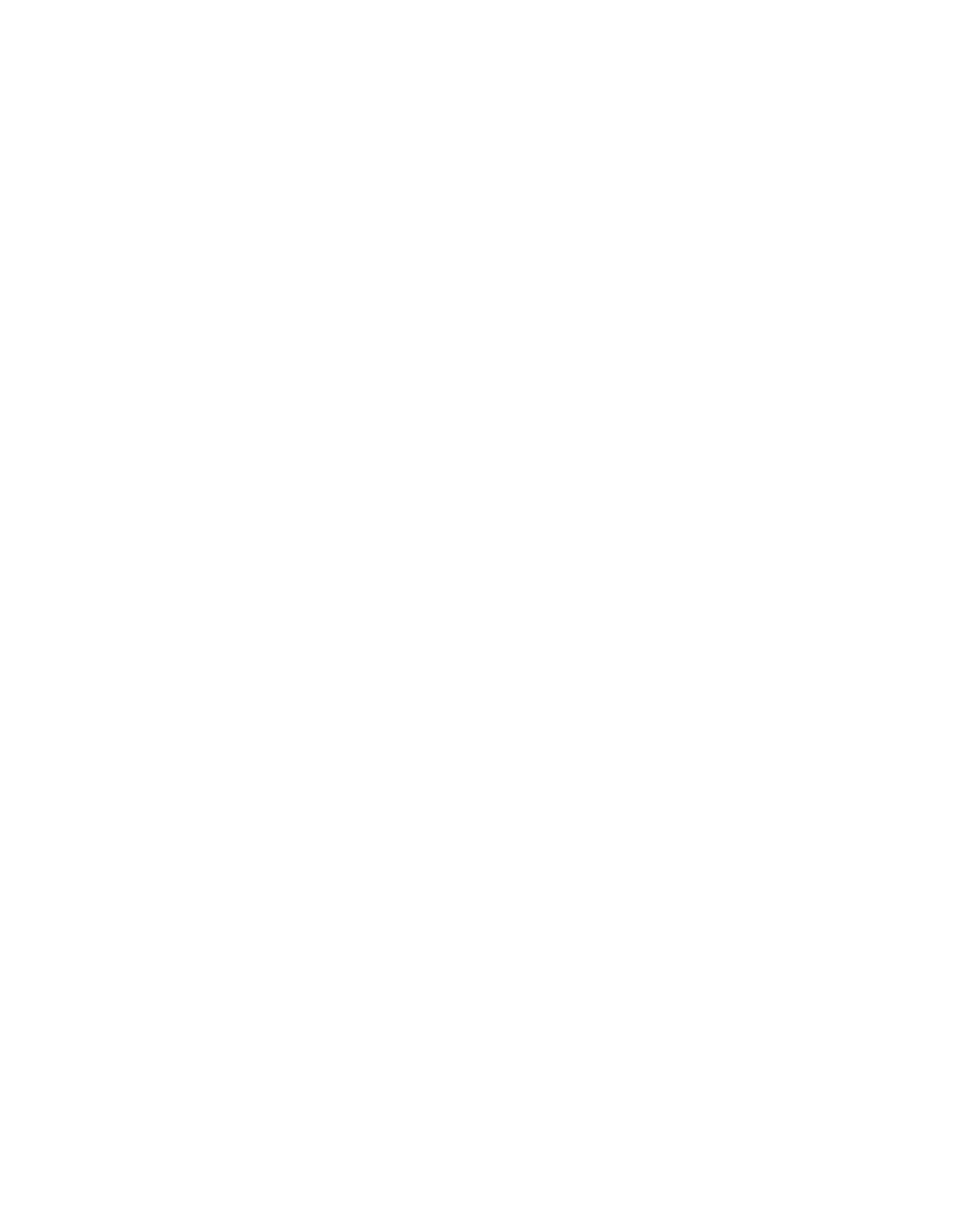### **Emergency Contact**

The following information is voluntary. It will only be used in case of emergencies, once your application has been approved for occupancy and you have moved into the building.

| <b>Name</b> | <b>Address</b> | Phone# | Relationship |
|-------------|----------------|--------|--------------|
|             |                |        |              |
|             |                |        |              |
|             |                |        |              |

### **Citizenship and/or Eligible Alien Status**

Information must be verified by an acceptable document recognized by the Federal Government.

| Are you a United States Citizen?                         | <b>Yes</b> | <b>No</b> |
|----------------------------------------------------------|------------|-----------|
| If no, are you a Non-Citizen with eligible alien status? | Yes        | No        |
| Are you a Non-Citizen Student?                           | Yes        | No.       |

## **Check the Appropriate Box(es)**

| 1.                                    | Do your parents or guardians claim you as a dependent on their latest tax return?                                                                                                                                                                                    | Yes<br><b>No</b>                |  |  |  |  |  |
|---------------------------------------|----------------------------------------------------------------------------------------------------------------------------------------------------------------------------------------------------------------------------------------------------------------------|---------------------------------|--|--|--|--|--|
| 2.                                    | Are you of legal contract age under state law (18)?                                                                                                                                                                                                                  | Yes<br><b>No</b>                |  |  |  |  |  |
| 3.                                    | Were you an orphan or ward of the court through the age of 18?                                                                                                                                                                                                       | Yes<br><b>No</b>                |  |  |  |  |  |
| 4.                                    | Are you a veteran of the U.S. Armed Forces?                                                                                                                                                                                                                          | Yes<br>No<br>$\perp$            |  |  |  |  |  |
| 5.                                    | Do you have legal dependents other than a spouse (dependent children or an elderly parent)?                                                                                                                                                                          | $\Box$<br>Yes<br><b>No</b>      |  |  |  |  |  |
| <b>All Questions Must Be Answered</b> |                                                                                                                                                                                                                                                                      |                                 |  |  |  |  |  |
| 1.                                    | Does your household have any needs that might be better served by an apartment, which is<br>accessible to persons with mobility impairments?                                                                                                                         | $\Box$ Yes<br>$\square$ No      |  |  |  |  |  |
| 2.                                    | Will this unit be your sole residence?                                                                                                                                                                                                                               | <b>No</b><br>Yes                |  |  |  |  |  |
| 3.                                    | Are you applying for status as an "Elderly Household", where the tenant or co-tenant is 62 or<br>older, handicapped or disabled as defined by Rural Development/HUD? If yes, you may be<br>eligible for a \$400 and medical deduction. Eligibility must be verified. | $\Box$ Yes<br>$\Box$ No         |  |  |  |  |  |
| 4.                                    | Have you ever had eviction action filed against you or violated your lease?<br>If yes, please explain:                                                                                                                                                               | $\Box$ Yes<br>$\Box$ No         |  |  |  |  |  |
| 5.                                    | Have your monthly rent obligations been paid on time?<br>If no, please explain:                                                                                                                                                                                      | $\Box$ Yes<br><b>No</b>         |  |  |  |  |  |
| 6.                                    | Have your security deposits always been refunded?<br>If no, please explain:                                                                                                                                                                                          | $\Box$ Yes<br>⊿ No              |  |  |  |  |  |
| 7.                                    | Have you paid in full all utilities for which you have been responsible?<br>If no, please explain:                                                                                                                                                                   | $\Box$ Yes<br>No                |  |  |  |  |  |
| 8.                                    | Is there anyone currently living with you that is not on this application?<br>If yes, please explain:                                                                                                                                                                | $\Box$<br>Yes<br>⊿ No           |  |  |  |  |  |
| 9.                                    | Do you have sole legal and physical custody of your children?<br>If no, please explain custody arrangement:                                                                                                                                                          | $\Box$<br>Yes<br>N <sub>o</sub> |  |  |  |  |  |
| 10.                                   | Does your household have a pet?<br>If yes, please explain:                                                                                                                                                                                                           | $\Box$ Yes<br>$\Box$ No         |  |  |  |  |  |
| 11.                                   | RAFS $\Box$<br>Do you receive Housing Assistance? If yes, type: HRA Section 8 Voucher □                                                                                                                                                                              | No<br>Yes                       |  |  |  |  |  |
| 12.                                   | Have you ever previously applied with Affordable Housing Developers, Inc.?                                                                                                                                                                                           | Yes<br><b>No</b>                |  |  |  |  |  |
| 13.                                   | Are you now living in a government-subsidized development?<br>If yes, Name and Address of Development:                                                                                                                                                               | $\Box$ Yes<br><b>No</b><br>Ū,   |  |  |  |  |  |
| 14.                                   | Has your housing assistance ever been terminated for fraud, non-payment of rent or utilities,<br>failure to cooperate with recertification procedures or for any other reasons?<br>If yes, please explain:                                                           | $\Box$ Yes<br>No<br>$\Box$      |  |  |  |  |  |
| 15.                                   | Have you or any member of your household ever used different names from the names given in<br>this application? If yes, please list:                                                                                                                                 | $\Box$ Yes<br>No                |  |  |  |  |  |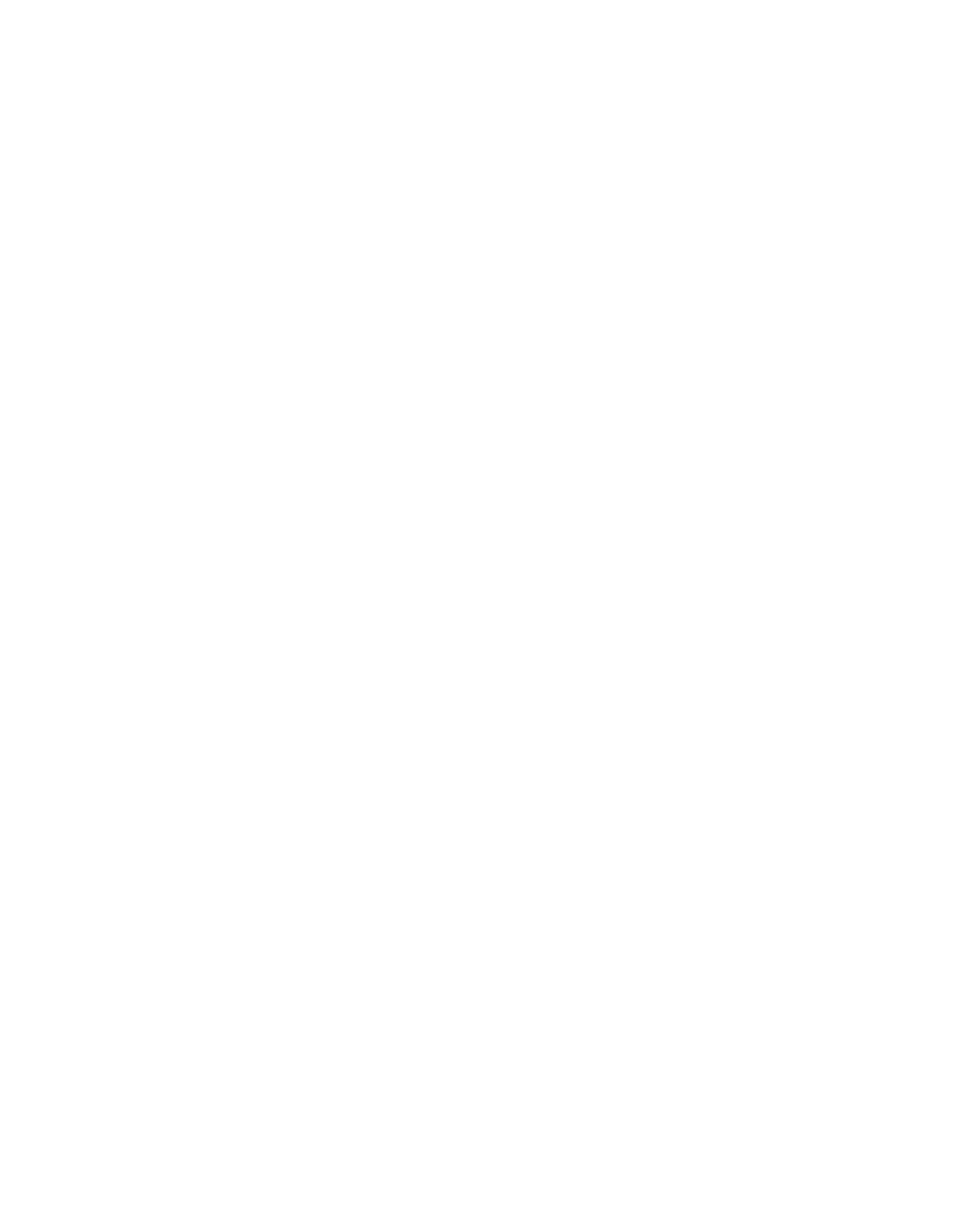| 16.      | Have you or any member of your household ever used social security numbers different from<br>Yes<br>$\Box$ No<br>those listed in this application? If yes, explain: |                |                |                                                   |                   |                                 |              |                                 |                          |
|----------|---------------------------------------------------------------------------------------------------------------------------------------------------------------------|----------------|----------------|---------------------------------------------------|-------------------|---------------------------------|--------------|---------------------------------|--------------------------|
| 17.      | Have you or any member of your household lived in any other state?<br>If yes, which states:                                                                         |                |                |                                                   |                   |                                 |              | $\overline{\phantom{0}}$<br>Yes | $\Box$ No                |
|          |                                                                                                                                                                     |                |                | <b>Housing Information</b>                        |                   |                                 |              |                                 |                          |
|          | <b>Current Address:</b>                                                                                                                                             |                |                |                                                   |                   |                                 |              |                                 | May we contact landlord? |
|          | Dates - From:                                                                                                                                                       | To: present    |                | <b>Rent Amount:</b>                               |                   |                                 |              | ⊃ Yes □ No                      |                          |
|          | <b>Current Landlord:</b><br>Landlord Address:                                                                                                                       |                |                |                                                   |                   |                                 |              |                                 |                          |
|          | Landlord Phone:<br>Reason for leaving:                                                                                                                              |                |                |                                                   |                   |                                 |              |                                 |                          |
|          | If owned, do you receive rental income from the property?                                                                                                           |                |                |                                                   |                   |                                 |              |                                 |                          |
|          | Previous Address:<br>May we contact landlord?                                                                                                                       |                |                |                                                   |                   |                                 |              |                                 |                          |
|          | Dates - From:                                                                                                                                                       | To:            |                | <b>Rent Amount:</b>                               |                   |                                 |              | ∃ Yes                           | $\Box$ No                |
|          | Previous Landlord:                                                                                                                                                  |                |                | Landlord Address:                                 |                   |                                 |              |                                 |                          |
|          | Landlord Phone:                                                                                                                                                     |                |                | Reason for leaving:                               |                   |                                 |              |                                 |                          |
|          | If owned, do you receive rental income from the property?                                                                                                           |                |                |                                                   |                   |                                 |              |                                 |                          |
|          |                                                                                                                                                                     |                |                |                                                   |                   |                                 |              |                                 |                          |
|          | Previous Address:                                                                                                                                                   |                |                |                                                   |                   |                                 |              |                                 | May we contact landlord? |
|          | Dates - From:                                                                                                                                                       | To:            |                | <b>Rent Amount:</b>                               |                   |                                 |              | ∃ Yes                           | <b>No</b>                |
|          | Previous Landlord:                                                                                                                                                  |                |                | Landlord Address:                                 |                   |                                 |              |                                 |                          |
|          | Landlord Phone:                                                                                                                                                     |                |                | Reason for leaving:                               |                   |                                 |              |                                 |                          |
|          | If owned, do you receive rental income from the property?                                                                                                           |                |                |                                                   |                   |                                 |              |                                 |                          |
|          |                                                                                                                                                                     |                |                |                                                   |                   |                                 |              |                                 |                          |
|          |                                                                                                                                                                     |                |                | <b>Personal References</b>                        |                   |                                 |              |                                 |                          |
|          | Name & contact info of a Personal Reputable Reference (Ex., Employer, teacher, co-worker, etc.). No Relatives.                                                      |                |                |                                                   |                   |                                 |              |                                 |                          |
|          | Years                                                                                                                                                               |                |                |                                                   |                   |                                 |              |                                 |                          |
|          | <b>Name</b>                                                                                                                                                         | <b>Address</b> |                | Phone                                             | <b>Work Phone</b> |                                 | <b>Email</b> |                                 |                          |
|          |                                                                                                                                                                     |                |                |                                                   |                   |                                 |              |                                 | Known                    |
|          |                                                                                                                                                                     |                |                |                                                   |                   |                                 |              |                                 |                          |
|          |                                                                                                                                                                     |                |                |                                                   |                   |                                 |              |                                 |                          |
|          |                                                                                                                                                                     |                |                |                                                   |                   |                                 |              |                                 |                          |
|          |                                                                                                                                                                     |                |                |                                                   |                   |                                 |              |                                 |                          |
|          |                                                                                                                                                                     |                |                |                                                   |                   |                                 |              |                                 |                          |
|          |                                                                                                                                                                     |                |                |                                                   |                   |                                 |              |                                 |                          |
|          |                                                                                                                                                                     |                |                |                                                   |                   |                                 |              |                                 |                          |
|          | Note: Personal references will only be contacted if you have little or no rental history and/or little or no credit history.                                        |                |                |                                                   |                   |                                 |              |                                 |                          |
|          |                                                                                                                                                                     |                |                | <b>Household Income Information</b>               |                   |                                 |              |                                 |                          |
|          |                                                                                                                                                                     |                |                | All information will be verified by a third party |                   |                                 |              |                                 |                          |
|          | For each household member age 18 or older, list current and anticipated income for the 12-month period commencing or anticipated                                    |                |                |                                                   |                   |                                 |              |                                 |                          |
|          | from the date of occupancy. Include all full-time, part-time or seasonal employment. If a household member has more than one source                                 |                |                | of income, use a separate line for each source.   |                   |                                 |              |                                 |                          |
|          |                                                                                                                                                                     |                |                | Does Any Member Receive or Expect to Receive?     |                   |                                 | Yes / No     |                                 | <b>Gross Monthly Amt</b> |
| 1.       | Wages, salaries (includes overtime, tips, bonuses, commissions, etc.                                                                                                |                |                |                                                   |                   | Yes                             | $\Box$ No    | \$                              |                          |
| 2.       | Does any member work for someone who pays them in cash or is self-<br>employed?                                                                                     |                |                |                                                   |                   | $\Box$ Yes                      | No<br>ப      | \$                              |                          |
| 3.       | Regular pay for a member of the Armed Forces:                                                                                                                       |                |                |                                                   |                   | $\overline{\phantom{a}}$<br>Yes | No           |                                 |                          |
|          | Public Assistance (MFIP, GA).                                                                                                                                       |                |                |                                                   |                   |                                 |              | \$                              |                          |
| 4.       | Benefits are rcvd by (circle one):                                                                                                                                  |                | direct deposit | check                                             | cash card         | $\Box$ Yes                      | $\Box$ No    | \$                              |                          |
| 5.       | Worker's Compensation:                                                                                                                                              |                |                |                                                   |                   | Yes<br>$\Box$                   | No           | $\boldsymbol{\mathsf{S}}$       |                          |
| 6.<br>7. | Unemployment benefits or severance pay:<br>Student financial assistance (public or private, not including student loans):                                           |                |                |                                                   |                   | $\Box$<br>Yes<br>Yes            | No<br>No     | \$<br>\$                        |                          |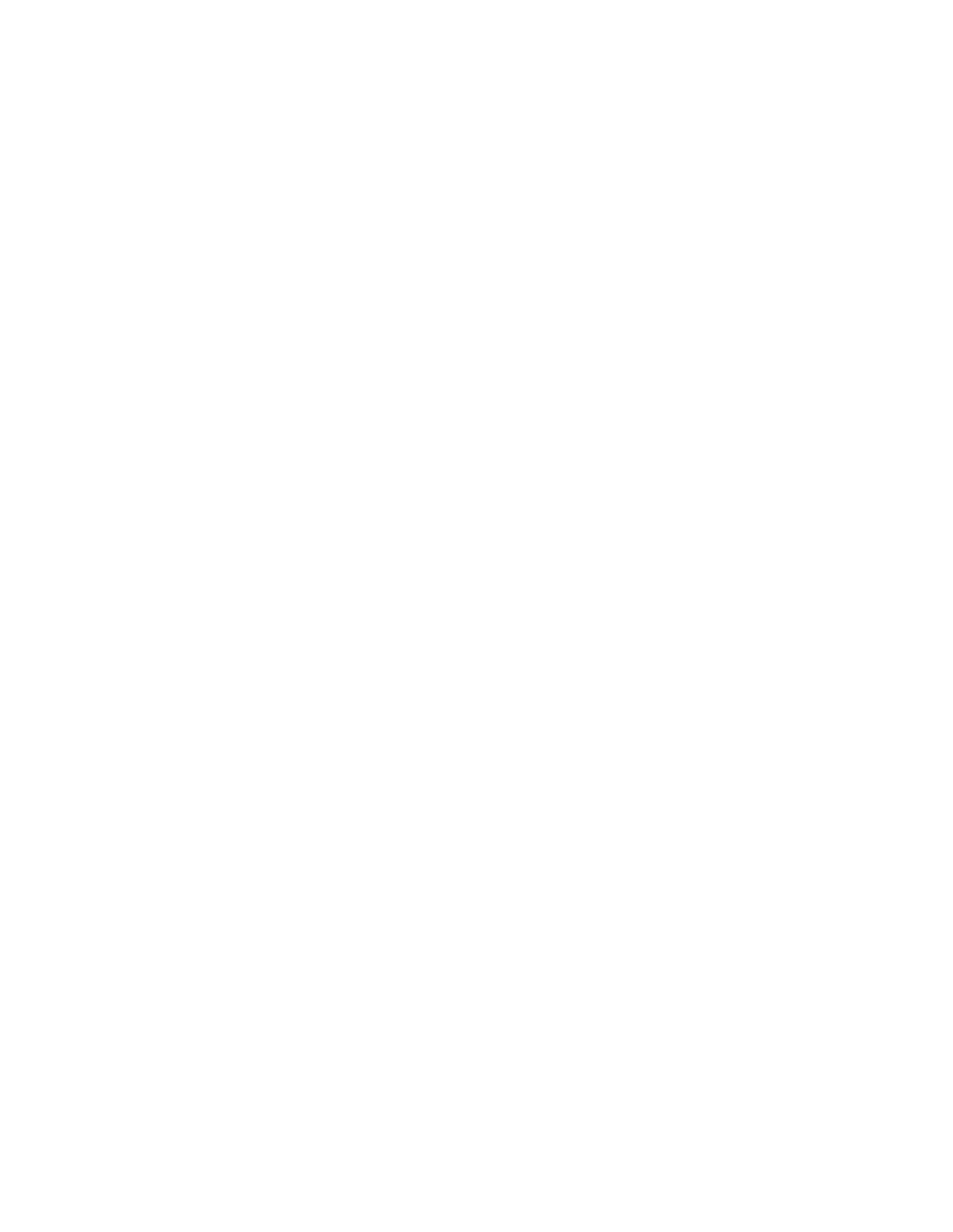| 8.  | Child Support (Check yes if you have a court order, even if you are not<br>receiving the full amount awarded):                                                                                       | Yes $\Box$ No<br>$\Box$                             | \$                         |
|-----|------------------------------------------------------------------------------------------------------------------------------------------------------------------------------------------------------|-----------------------------------------------------|----------------------------|
| 9.  | Alimony/Spousal Maintenance:                                                                                                                                                                         | Yes<br><b>No</b><br>$\blacksquare$                  | \$                         |
| 10. | Social Security income (including unearned income of minor children):                                                                                                                                | No.<br>Yes<br>$\perp$                               | \$                         |
| 11. | Disability benefits including social security disability:                                                                                                                                            | No<br>Yes.<br>$\mathbf{L}$                          | \$                         |
| 12. | Regular payments from pensions (PERA, railroad, etc.):                                                                                                                                               | Yes<br>No<br>$\sim$<br>$\perp$                      | \$                         |
| 13. | Regular payments from retirement benefits:                                                                                                                                                           | No<br>Yes<br>$\blacksquare$<br>$\perp$              | \$                         |
| 14. | Death Benefits:                                                                                                                                                                                      | Yes<br>No.<br>$\perp$<br>$\mathcal{L}$              | \$                         |
| 15. | Regular payments from annuities or life insurance dividends:                                                                                                                                         | No<br>Yes<br>$\blacksquare$<br>$\Box$               | $\boldsymbol{\mathsf{\$}}$ |
| 16. | Regular payments from inheritance, insurance settlement, lottery winnings,<br>etc.                                                                                                                   | Yes $\Box$<br><b>No</b><br>$\overline{\phantom{a}}$ | \$                         |
| 17. | Net income from rental property:                                                                                                                                                                     | No<br>Yes<br>$\blacksquare$<br>$\perp$              | \$                         |
| 18. | Regular cash and non-cash contributions, assistance with paying bills<br>(including utilities) or gifts from companies, agencies or individuals not living<br>in the unit (not including groceries). | Yes $\Box$<br>No.<br>$\perp$                        | \$                         |
| 19. | Are any changes to income expected within the next 12 months due to a<br>raise, bonus or any other reason:                                                                                           | $\overline{\phantom{a}}$<br>Yes $\Box$<br><b>No</b> | \$                         |
| 20. | Other (list):                                                                                                                                                                                        | <b>Yes</b><br>No.                                   | \$                         |

**If you checked YES to any of the previous questions regarding household income info: For each type of income your household receives, list the source**

| Question | <b>Family Member</b> | Name & Address of<br>Source(s) of Income | Phone # of<br><b>Source</b> | Fax/Email of<br><b>Source</b> | <b>Annual Income</b> |
|----------|----------------------|------------------------------------------|-----------------------------|-------------------------------|----------------------|
|          |                      |                                          |                             |                               | Ψ                    |
|          |                      |                                          |                             |                               | จ                    |
|          |                      |                                          |                             |                               | Ψ                    |
|          |                      |                                          |                             |                               |                      |

### **Household Assets All Info will be verified by a third party.**

I/We certify that I/we  $\Box$  have  $\Box$  have not sold or disposed of any asset for less than Fair Market Value during the two-year (24-month) period preceding the date of this application. Any assets sold or disposed of for less than Fair Market Value are identified below.

| Relationship to Head of  <br>Household | <b>Type of Asset</b> | Assets Estimated Market Value at Time of<br><b>Disposition</b> | <b>Date</b><br>Sold/Disposed of | Amount<br><b>Received</b> |
|----------------------------------------|----------------------|----------------------------------------------------------------|---------------------------------|---------------------------|
|                                        |                      |                                                                |                                 |                           |
|                                        |                      |                                                                |                                 |                           |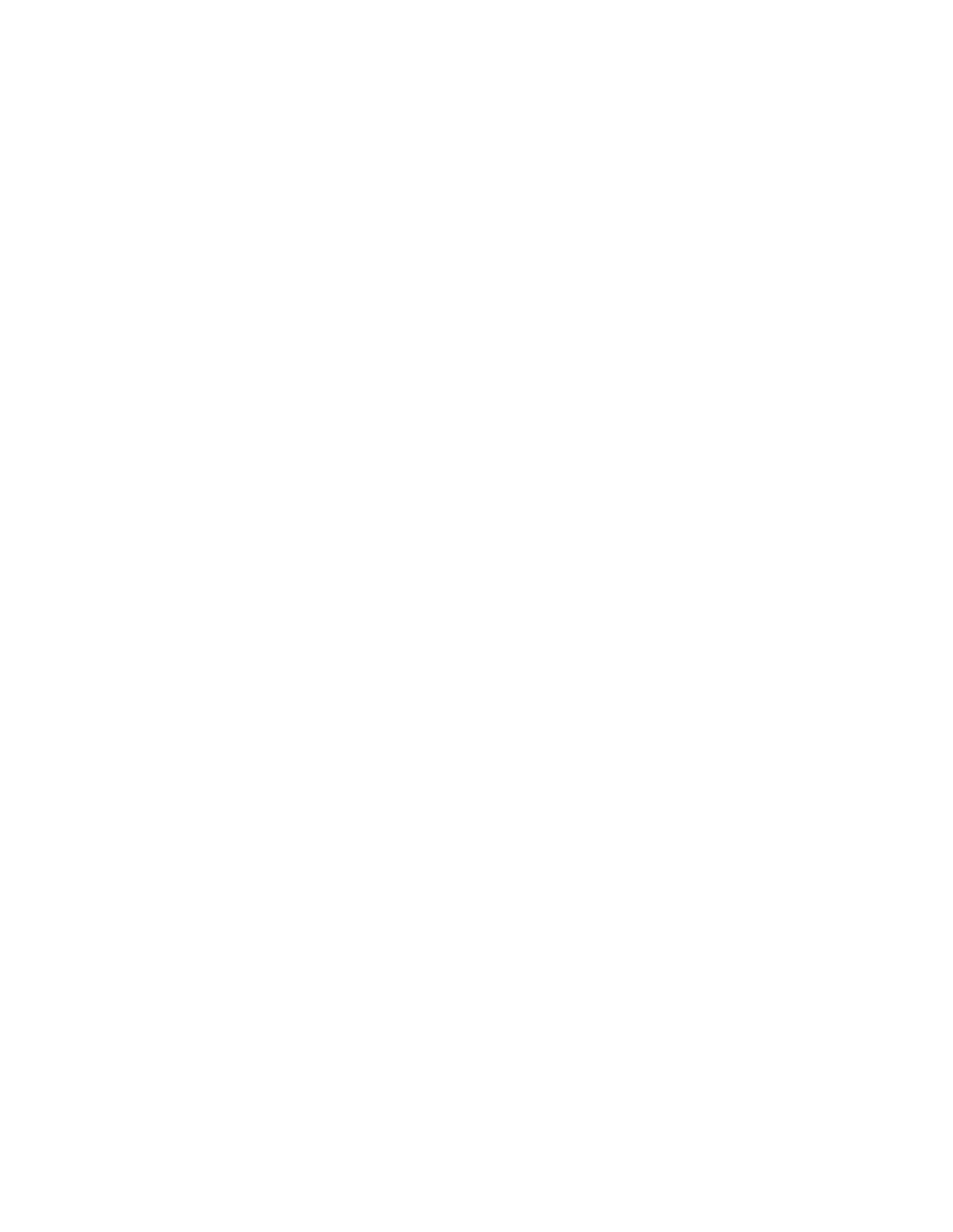### **Household Assets All Info will be verified by a third party.**

|     | Does Any Household Member (including children) Have Money Held in:                                                                                                                               | Yes / No                             | <b>Current</b><br><b>Balance</b> |
|-----|--------------------------------------------------------------------------------------------------------------------------------------------------------------------------------------------------|--------------------------------------|----------------------------------|
| 1.  | List ALL below)<br><b>Checking Accounts</b><br>(if yes, how many? $\sqrt{2}$                                                                                                                     | Yes<br><b>No</b>                     | \$                               |
| 2.  | (if yes, how many? _______ List ALL below)<br>Savings Accounts                                                                                                                                   | Yes<br>No                            | \$                               |
| 3.  | Cash cards used to receive government benefits or other income                                                                                                                                   | Yes<br>No                            | \$                               |
| 4.  | Online donation accounts such as GoFundMe, Kickstarter, Fundly, local bank, etc.                                                                                                                 | Yes<br><b>No</b>                     | \$                               |
| 5.  | <b>US Savings Bonds</b>                                                                                                                                                                          | No<br>Yes                            | \$                               |
| 6.  | Trusts*                                                                                                                                                                                          | Yes<br><b>No</b><br>$\blacksquare$   | \$                               |
| 7.  | <b>Securities</b>                                                                                                                                                                                | <b>No</b><br>Yes                     | \$                               |
| 8.  | Whole or Universal Life Insurance Policy (do not include term life insurance)                                                                                                                    | No<br>Yes                            | \$                               |
| 9.  | 401K*                                                                                                                                                                                            | Yes<br><b>No</b>                     | \$                               |
| 10. | <b>IRA/KEOGH Accounts</b>                                                                                                                                                                        | Yes<br><b>No</b>                     | \$                               |
| 11. | <b>Certificates of Deposit</b>                                                                                                                                                                   | Yes<br>No                            | \$                               |
| 12. | Pension/Retirement/Annuity or Health Savings Accounts                                                                                                                                            | Yes<br><b>No</b>                     | \$                               |
| 13. | <b>Money Market Accounts</b>                                                                                                                                                                     | Yes<br><b>No</b>                     | \$                               |
| 14. | <b>Treasury Bills</b>                                                                                                                                                                            | Yes<br><b>No</b>                     | \$                               |
| 15. | <b>Stocks</b>                                                                                                                                                                                    | Yes<br><b>No</b>                     | \$                               |
| 16. | Lump Sum Payment (i.e. inheritance, insurance settlement, lottery winnings, capital<br>gains)                                                                                                    | Yes<br><b>No</b><br>$\Box$           | \$                               |
| 17. | Are any accounts held jointly with someone not in the unit? Which account and with<br>whom?                                                                                                      | Yes<br><b>No</b><br>$\Box$<br>$\Box$ | \$                               |
| 18. | Other (list)                                                                                                                                                                                     | <b>No</b><br>Yes                     | \$                               |
| 19. | Do you now own a home or other real estate?<br>If yes, please list address:                                                                                                                      | Yes<br>$\Box$<br><b>No</b>           | \$                               |
| 20. | Do you receive payments for a home you sold by contract for deed?                                                                                                                                | Yes<br><b>No</b>                     | \$                               |
| 21. | Do you have any coin collections, antique cars, gems/jewelry, stamps or any other<br>items held as an investment (wedding rings and personal jewelry do not count)?                              | <b>No</b><br>Yes<br>$\Box$           | \$                               |
| 22. | Are any assets held jointly with another person?<br>List person and asset:<br>$10.41$ $\ell$ $\rightarrow$ $\ell$ $\rightarrow$ $\ell$ $\rightarrow$ $\ell$ $\rightarrow$ $\ell$<br><b>PE 10</b> | Yes<br>No<br>$\Box$                  | \$                               |

**\*Note: includes Trusts, 401K, etc., only if the accounts are accessible to the household prior to termination of employment, retirement or death. If you are unsure, list the account and it will be verified.**

**If you checked YES to any of the above: List financial accounts of all household members. Checking, Savings, CD's, IRA's, Keogh Accounts, Mutual Funds, Annuities, Trust Accounts, Pension Accounts, Life Insurance Policies, Burial Accounts.**

| Question<br># | Family<br><b>Member</b> | List Name AND Address of Bank or Institution<br>where funds are kept. Provide a copy or entire<br>property tax statement for any real estate owned. | <b>Type of</b><br><b>Account</b> | <b>Current</b><br><b>Balance</b> | Phone # of<br><b>Source</b> | Fax/Email of<br><b>Source</b> |
|---------------|-------------------------|-----------------------------------------------------------------------------------------------------------------------------------------------------|----------------------------------|----------------------------------|-----------------------------|-------------------------------|
|               |                         |                                                                                                                                                     |                                  |                                  |                             |                               |
|               |                         |                                                                                                                                                     |                                  |                                  |                             |                               |
|               |                         |                                                                                                                                                     |                                  |                                  |                             |                               |
|               |                         |                                                                                                                                                     |                                  |                                  |                             |                               |
|               |                         |                                                                                                                                                     |                                  |                                  |                             |                               |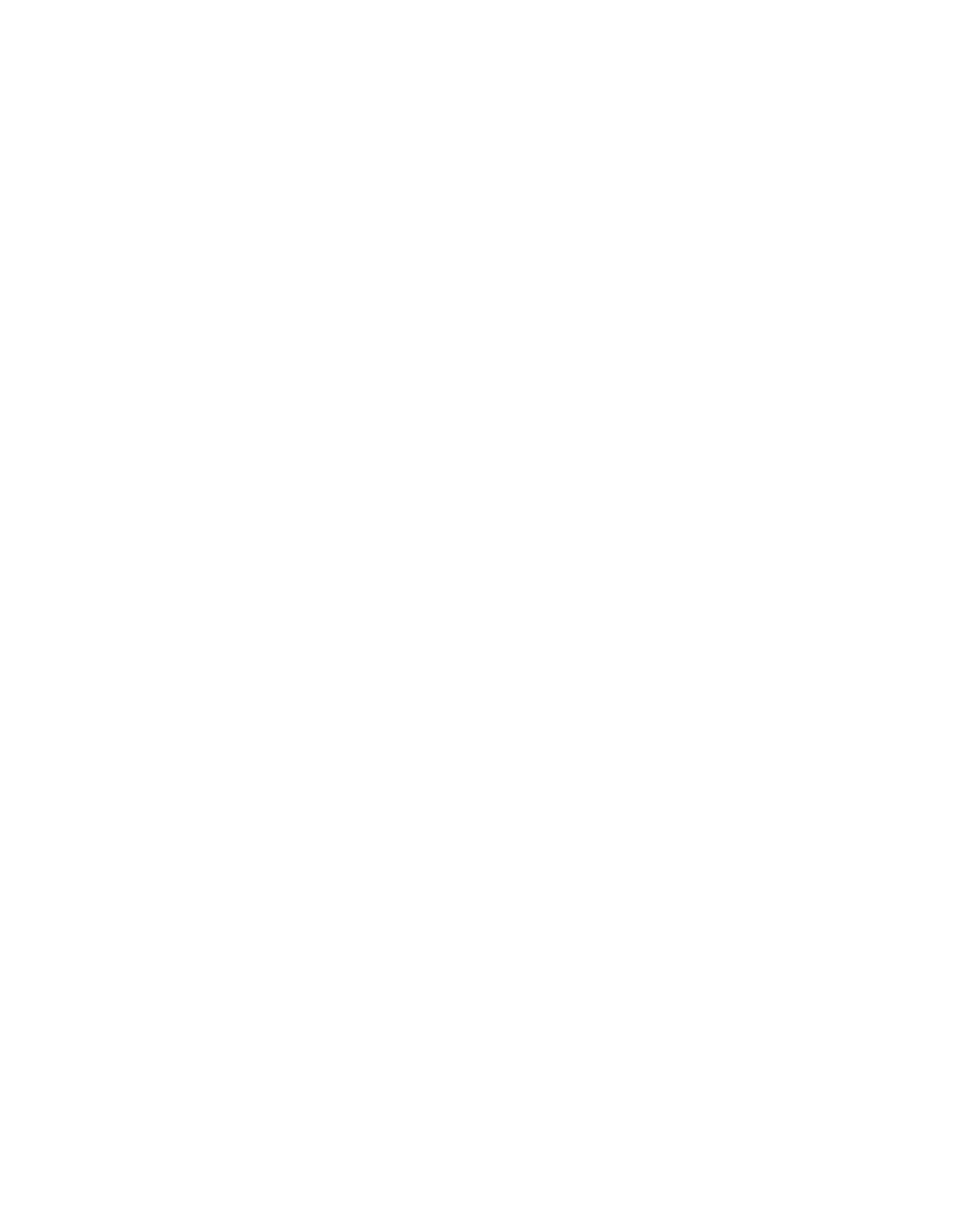### **Household Allowance Information All Info will be verified by a third party.**

All or part of your household's expenses may be allowable as a deduction from your annual income. Eligible expenses include child care costs, payments on outstanding medical bills, medical insurance premiums, cost of assistive devices, cost of attendant care and any other medical and dental costs NOT covered by an outside source; e.g. insurance, Medicare, state agency or charitable organization.

An elderly household is one in which the head, co-head or sole member is 62 or older, handicapped or disabled. Such households qualify for a \$400 deduction in computing rent. Would you like to apply for this deduction?

☐ Yes ☐ No

|                  | Do you expect to incur any of the following expenses:                                                                                                                                                                                      | Yes / No                   | <b>Monthly</b><br>Amount |
|------------------|--------------------------------------------------------------------------------------------------------------------------------------------------------------------------------------------------------------------------------------------|----------------------------|--------------------------|
| 1.               | Childcare Expenses: (Age 12 or Under) for care necessary to enable a family member to<br>work, seek employment, or further their education?                                                                                                | □ Yes □ No                 | \$                       |
|                  | "ELDERLY" AND DISABLED FAMILIES ONLY. You must be an elderly household in which the head, spouse, or co-<br>head is 62 or older, disabled, or handicapped.                                                                                 |                            |                          |
| 2.               | Disability Assistance: Attendant Care/Auxiliary Apparatus for Care necessary to enable a<br>family member to go to work?                                                                                                                   | $\Box$ Yes $\ \Box$<br>No. | \$                       |
| 3.               | Attendant Care for a household member who has a handicap or disability?                                                                                                                                                                    | No.<br>□ Yes<br>$\Box$     | \$                       |
| 4.               | Medicare Premiums?                                                                                                                                                                                                                         | No.<br>⊒ Yes<br>$\Box$     | \$                       |
| 5.               | Do you receive medical assistance through the Public Assistance Program?                                                                                                                                                                   | No.<br>⊥ Yes<br>$\Box$     | \$                       |
| 6.               | Cost of assistive devices for a household member who has a handicap or disability?                                                                                                                                                         | No.<br>⊥ Yes<br>$\Box$     | \$                       |
| $\overline{7}$ . | Outstanding medical bills on which you are currently paying?                                                                                                                                                                               | No.<br>⊟ Yes<br>$\Box$     | \$                       |
| 8.               | Drug cost not covered by insurance or other out of pocket medication expenses such as<br>any non-prescription (over the counter) medication that your doctor has requested you to<br>use on a regular basis (e.g. insulin, aspirin, etc.)? | ⊟ Yes⊣<br>No.<br>$\Box$    | \$                       |
| 9.               | Health Insurance /Long Term Care Insurance premiums?                                                                                                                                                                                       | No.<br>□ Yes<br>$\Box$     | \$                       |
| 10.              | Do you expect to have extraordinary medical/dental/optical/hearing or other out of pocket<br>expenses during the next twelve (12) months? If yes, please list amount and type of<br>expense:                                               | ⊟ Yes l<br>No.<br>$\Box$   | \$                       |

| If you checked YES to any of the above: |                                |                                                                                                                                             |                          |                            |
|-----------------------------------------|--------------------------------|---------------------------------------------------------------------------------------------------------------------------------------------|--------------------------|----------------------------|
| Question<br>#                           | <b>Family</b><br><b>Member</b> | <b>List Name AND Address of Service Provider, Day Care</b><br>Center, Insurance Company, Doctor, etc. (Use back of Page<br>for Extra Space) | <b>Phone # of Source</b> | <b>Fax/Email of Source</b> |
|                                         |                                |                                                                                                                                             |                          |                            |
|                                         |                                |                                                                                                                                             |                          |                            |
|                                         |                                |                                                                                                                                             |                          |                            |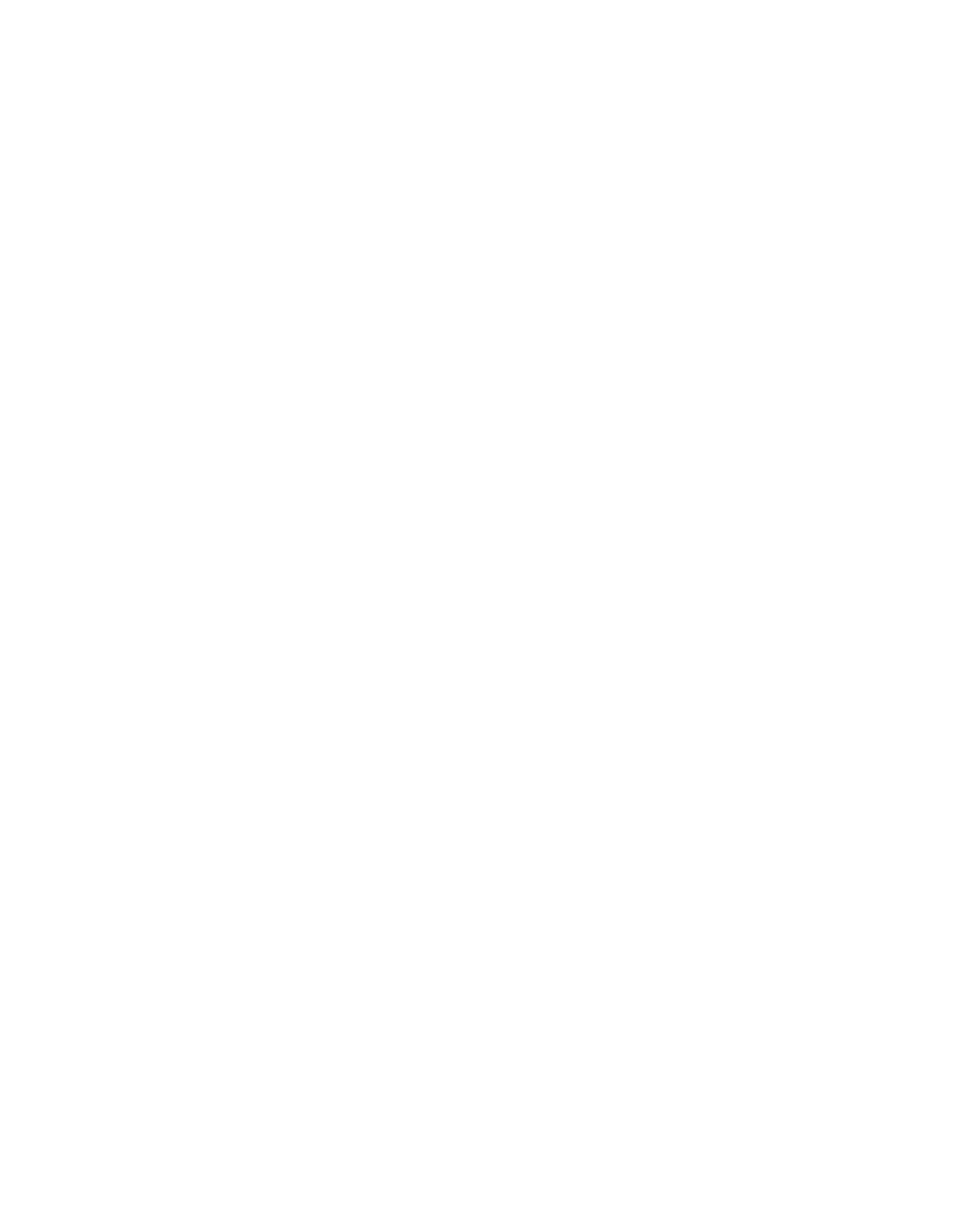### **Rural Development Applicants ONLY Disclosure Notice**

The information regarding race, national origin, and sex designation solicited on this application is requested in order to assure the Federal Government, acting through Rural Development that Federal Laws prohibiting discrimination against tenant applicants on the basis of race, color, national origin, religion, sex familial status, age, and disability are complied with. You are not required to furnish this information, but are encouraged to do so. This information will not be used in evaluating your application or to discriminate against you in any way. However, if you choose not to furnish it, the owner is required to note the race/national origin and sex of individual applicants on the basis of visual observation or surname.

### **This information is being requested for statistical purposes and to comply with equal opportunity and fair housing legislation.**

### **CHECK ALL THAT APPLY :**

**RACE**: Is the head of the household:

( ) American Indian or Alaska Native American

( ) Asian

( ) Black or African

( ) Native Hawaiian or Other Pacific Islander

( ) White

Is the Head of Household: ( ) Hispanic or Latino ( ) Non-Hispanic Latino

**ETHNICITY**:

**SEX**: Is the Head of Household: ( ) Male ( ) Female Is the Co-Head of Household: ( ) Male

( ) Female

**Marital Status**: Is the head of the household:

( ) Married ( ) Single ( ) Divorced ( )Widowed ( ) Separated

*Race, Ethnicity and Sex information obtained from Applicant*  $□$  *or by Management Observation*  $□$ *. We do business in accordance with the Federal Fair Housing Law. IT IS ILLEGAL TO DISCRIMINATE AGAINST ANY PERSON BECAUSE OF RACE, COLOR, RELIGION, SEX, HANDICAP, FAMILIAL STATUS OR NATIONAL ORIGIN.* 

### **Drug & Criminal Background Check All Questions MUST Be Answered**

Federal law requires us to verify drug and criminal background and sex offender registration information for all adult household members applying for assisted housing. To enable us to do this, all household members age 18 or over must answer the following questions and sign below to consent to a background check. *Each household member age 18 or over must complete a separate form.* The questions ask about drug-related and other criminal activity that could adversely affect the health, safety, or welfare of other tenants. The property will deny the application of any applicant who does not provide complete and accurate information on this form or does not consent to a background check.

| 1. | Have you been evicted from a federally assisted site for drug-related criminal activity?<br>If yes, when, and please explain:       | $\Box$ Yes $\Box$ No    |
|----|-------------------------------------------------------------------------------------------------------------------------------------|-------------------------|
|    | Does anyone in your household abuse alcohol or use illegal drugs?<br>If yes, explain:                                               | $\Box$ Yes $\Box$ No    |
| 3. | Are you currently subject to a registration requirement under a state sex offender registration program?<br>If yes, please explain: | $\Box$ Yes $\Box$ No    |
| 4. | Have you been convicted of any drug-related crime?                                                                                  | $\Box$ Yes $\Box$ No    |
| 5. | Have you been convicted of any felony?                                                                                              | $\Box$ Yes $\Box$ No    |
| 6. | Have you been convicted of any crime involving fraud or dishonesy?                                                                  | $\Box$ Yes $\Box$ No    |
| 7. | Have you been convicted of any crime involving violence?                                                                            | $\Box$ Yes $\Box$ No    |
| 8. | Are you currently being charged/pending charges with any of the above criminal activities?                                          | $\Box$ No<br>$\Box$ Yes |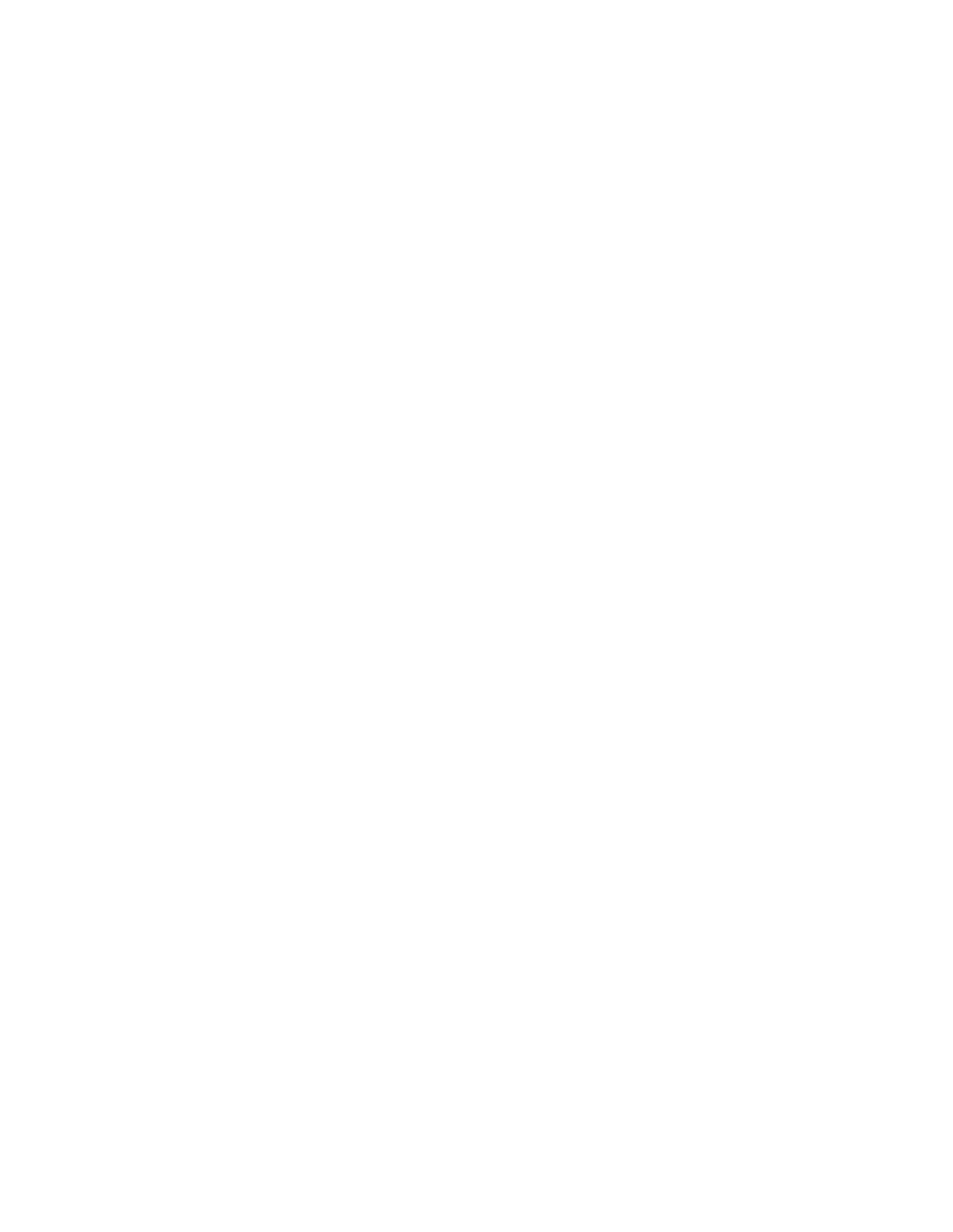#### interfere with the management of the property is grounds for management to decline my/our application for housing.

**All Household Members age 18 or Older Sign Below**

APPLICANT'S STATEMENT: I/We understand the information in this application will be used to determine eligibility for housing and that

I/We certify that all information given in this application is true, complete and accurate. I/we certify that I/we have revealed all income and assets currently held or previously disposed of and that I/we have no other assets than those listed (other than personal property). I/We understand that if any of this information is false, misleading or incomplete, management may decline our application or, if move-in

I/We understand that any action(s) by myself/ourselves or my/our household members , whether verbal or non--verbal, that harass, intimidate, threaten or are perceived by management to harass, intimidate or threaten the health or safety of the management stall or

this information will be verified. I/We understand that any false information may make me/us ineligible for a unit.

I/We understand that if I/we or any member of my/our household suggest or offer bribes of money, material goods, etc. , to the management staff responsible for determining either my/our placement on the waiting list of processing of my /our housing application is grounds for management to decline my/our application for housing.

I/We authorize management to make any and all inquiries to verify this information, directly or through information exchanged now or later with rental and credit screening services, and to contact previous and current landlords or the sources for credit and verification information which may be released to appropriate Federal, state or local agencies. I hereby authorize law enforcement agencies to release criminal records and/or sex offender registration information to the property, to a public housing authority, or to an agency contracted by the property to conduct criminal background checks.

If my/our application is approved, and move-in occurs, I/we certify that only those persons listed in this application will occupy the unit, that it will be my/our only residence, and that there are no other persons for whom I/we have, or expect to have, responsibility to provide housing.

I/We agree to notify management in writing regarding any changes in household address, telephone numbers, income and household composition.

My/Our signature(s), as indicated below, acknowledge that I/we have read and completed each section of this rental application, as applicable.

 $\frac{1}{2}$  ,  $\frac{1}{2}$  ,  $\frac{1}{2}$  ,  $\frac{1}{2}$  ,  $\frac{1}{2}$  ,  $\frac{1}{2}$  ,  $\frac{1}{2}$  ,  $\frac{1}{2}$  ,  $\frac{1}{2}$  ,  $\frac{1}{2}$  ,  $\frac{1}{2}$  ,  $\frac{1}{2}$  ,  $\frac{1}{2}$  ,  $\frac{1}{2}$  ,  $\frac{1}{2}$  ,  $\frac{1}{2}$  ,  $\frac{1}{2}$  ,  $\frac{1}{2}$  ,  $\frac{1$ 

 $\frac{1}{2}$  ,  $\frac{1}{2}$  ,  $\frac{1}{2}$  ,  $\frac{1}{2}$  ,  $\frac{1}{2}$  ,  $\frac{1}{2}$  ,  $\frac{1}{2}$  ,  $\frac{1}{2}$  ,  $\frac{1}{2}$  ,  $\frac{1}{2}$  ,  $\frac{1}{2}$  ,  $\frac{1}{2}$  ,  $\frac{1}{2}$  ,  $\frac{1}{2}$  ,  $\frac{1}{2}$  ,  $\frac{1}{2}$  ,  $\frac{1}{2}$  ,  $\frac{1}{2}$  ,  $\frac{1$ 

The applicant does not have to sign the consent if it is not clear who will provide or who will receive the information.

Signature of Head of Household Date

has occurred, terminate my/our lease agreement.

Signature of Spouse or Co-Tenant Date

Signature of Management Representative **Date:** Date: Date:

 $\frac{1}{2}$  ,  $\frac{1}{2}$  ,  $\frac{1}{2}$  ,  $\frac{1}{2}$  ,  $\frac{1}{2}$  ,  $\frac{1}{2}$  ,  $\frac{1}{2}$  ,  $\frac{1}{2}$  ,  $\frac{1}{2}$  ,  $\frac{1}{2}$  ,  $\frac{1}{2}$  ,  $\frac{1}{2}$  ,  $\frac{1}{2}$  ,  $\frac{1}{2}$  ,  $\frac{1}{2}$  ,  $\frac{1}{2}$  ,  $\frac{1}{2}$  ,  $\frac{1}{2}$  ,  $\frac{1$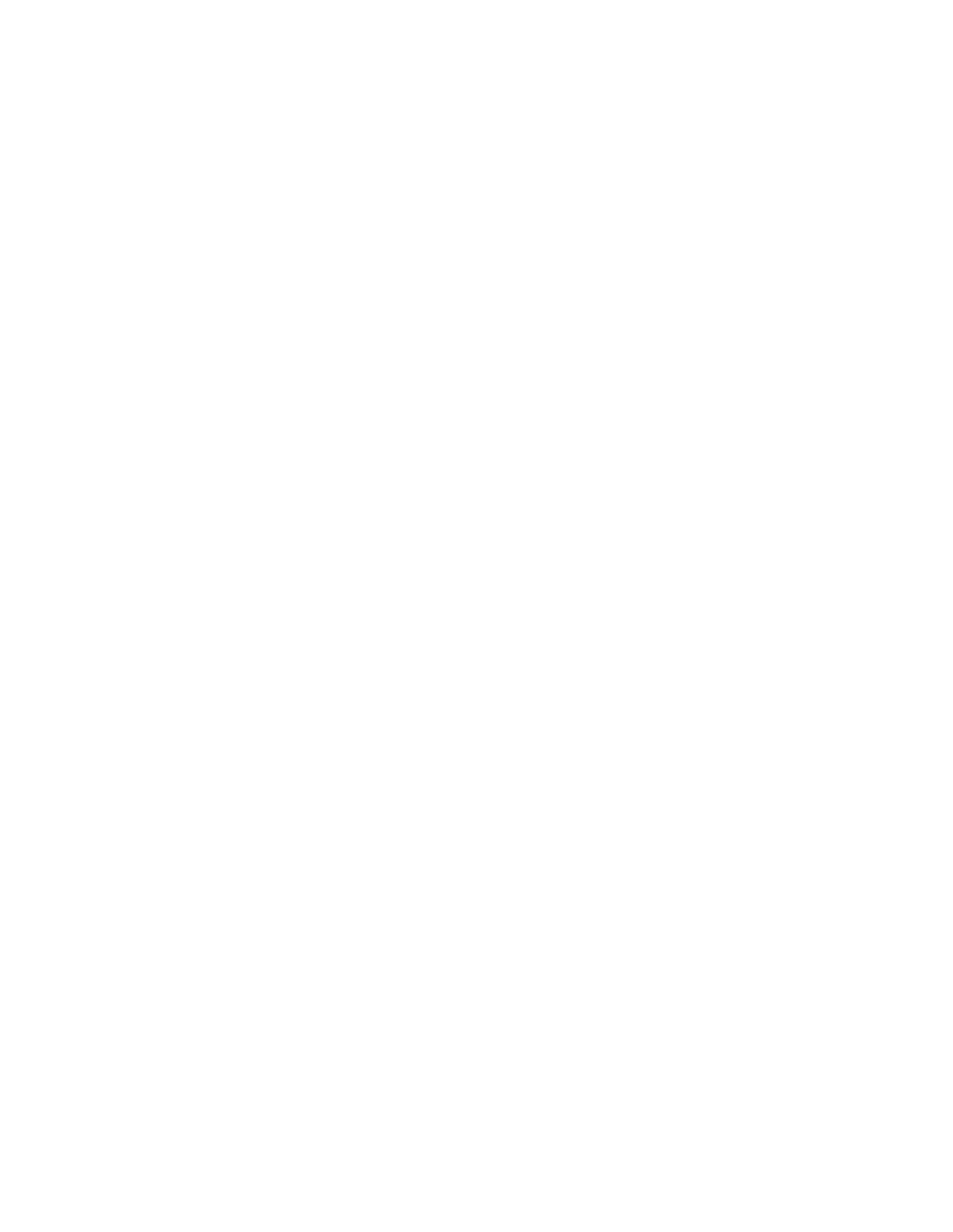

# **EXHIBIT A:**

# **VELVA RENTAL HOUSING**

## **2022 USDA Rural Development Income Limits**

Household income shall not exceed the Moderate-Income Level set by USDA Rural Development.

| <b>Family Size</b> | <b>Very Low</b> | Low         | Moderate    |
|--------------------|-----------------|-------------|-------------|
| 1 person           | \$31,800.00     | \$50,850.00 | \$56,350.00 |
| 2 person           | \$36,350.00     | \$58,100.00 | \$63,100.00 |
| 3 person           | \$40,900.00     | \$65,400.00 | \$70,900.00 |
| 4 person           | \$45,400.00     | \$72,650.00 | \$78,150.00 |

# **Occupancy Limits**

| Number of bedrooms | Minimum | Maximum |  |
|--------------------|---------|---------|--|
| 1 Bedroom          |         |         |  |
| 2 Bedroom          |         |         |  |

## **Applicant Screening**

Each applicant for occupancy over the age of eighteen (18), will be screened through the following consumer credit reporting agency:

> RentGrow, Inc. information@rentgrow.com 1-800-898-1351

This institution is an equal opportunity provider



In accordance with Federal civil rights law this institution is an equal opportunity provider and employer. We do not discriminate based on race, color, national origin, religion, sex, gender identity (including gender expression), sexual orientation, disability, age, marital status, family/parental status, income derived from a public assistance program, political beliefs, or reprisal or retaliation for prior civil rights activity, in any program or activity.



**Affordable Housing Developers, Inc.~ 112 3rd St. W, Suite 101, Dickinson, ND 58601** *Phone* 701-483-4545 ~ **Fax** 701-483-4433 ~ *ND Relay TTY* 800-366-6888 ~ www.ahdi-nd.org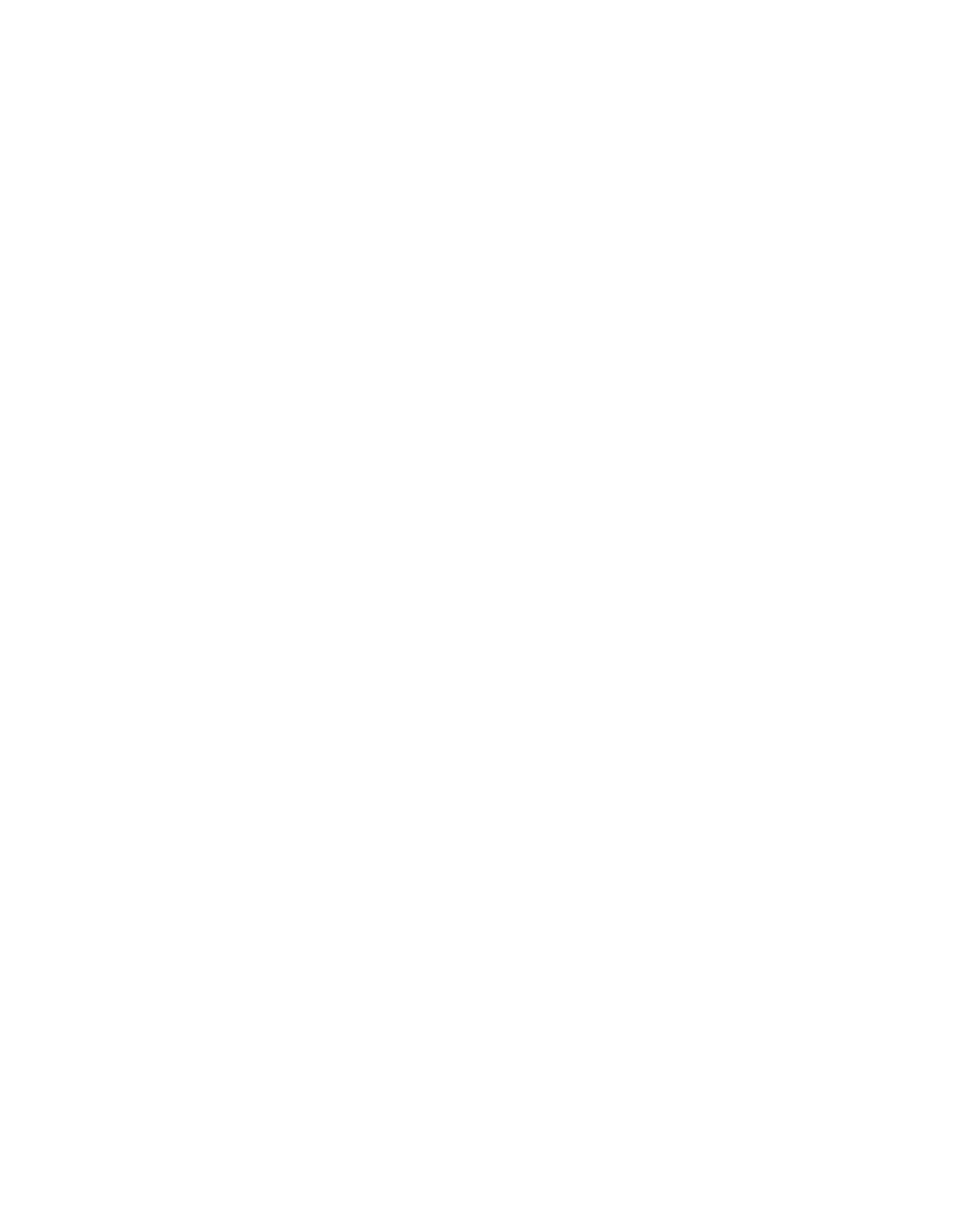

## **GENERAL AUTHORIZATION AND RELEASE OF INFORMATION**

The following named individual has made application with:

## **Velva Rental Housing**

### **Please PRINT complete Legal Name:**

| Last               | First        | Middle                        |  |
|--------------------|--------------|-------------------------------|--|
| Maiden/Former Name |              | Date of Birth                 |  |
| Driver's License # | <b>State</b> | Social Security # $XXX-X$ $-$ |  |
| Address            | Citv         | <b>State</b><br>∕ın           |  |

I authorize Affordable Housing Developers, Inc. and RentGrow Inc. to investigate and obtain information concerning my criminal history, residential history, employment and income history, bank and credit history, medical debt and/or any other information needed for the purpose of certifying or recertifying my eligibility to receive assistance from Federally Subsidized Housing Programs. The source of information may come from, but is not limited to: Credit Bureaus, banks and other depository institutions, current and former employers, medical facilities, federal or state records including State Employment Security Agency records, county or state criminal records, or other sources as required. It is understood that a photocopy or facsimile copy of this form will serve as authorization.

This authorization is for this transaction only and continues in effect for one (1) year unless limited by state law, in which case the authorization continues in effect for the maximum period, not to exceed one (1) year, allowed by law.

\_\_\_\_\_\_\_\_\_\_\_\_\_\_\_\_\_\_\_\_\_\_\_\_\_\_\_\_\_\_\_\_\_\_\_ \_\_\_\_\_\_\_\_\_\_\_\_\_\_\_\_\_\_\_\_\_\_ Applicant's Signature **Date** Date **Date** 

Third Party Verifier: The applicable section of the attached verification form is indicated for your convenience. If remitting the requested information via printout or any other scanned or faxed medium(s), please sign and date them.

Thank you for your time! Affordable Housing Developers, Inc.



#### This institution is an equal opportunity provider

In accordance with Federal civil rights law this institution is an equal opportunity provider and employer. We do not discriminate based on race, color, national origin, religion, sex, gender identity (including gender expression), sexual orientation, disability, age, marital status, family/parental status, income derived from a public assistance program, political beliefs, or reprisal or retaliation for prior civil rights activity, in any program or activity.

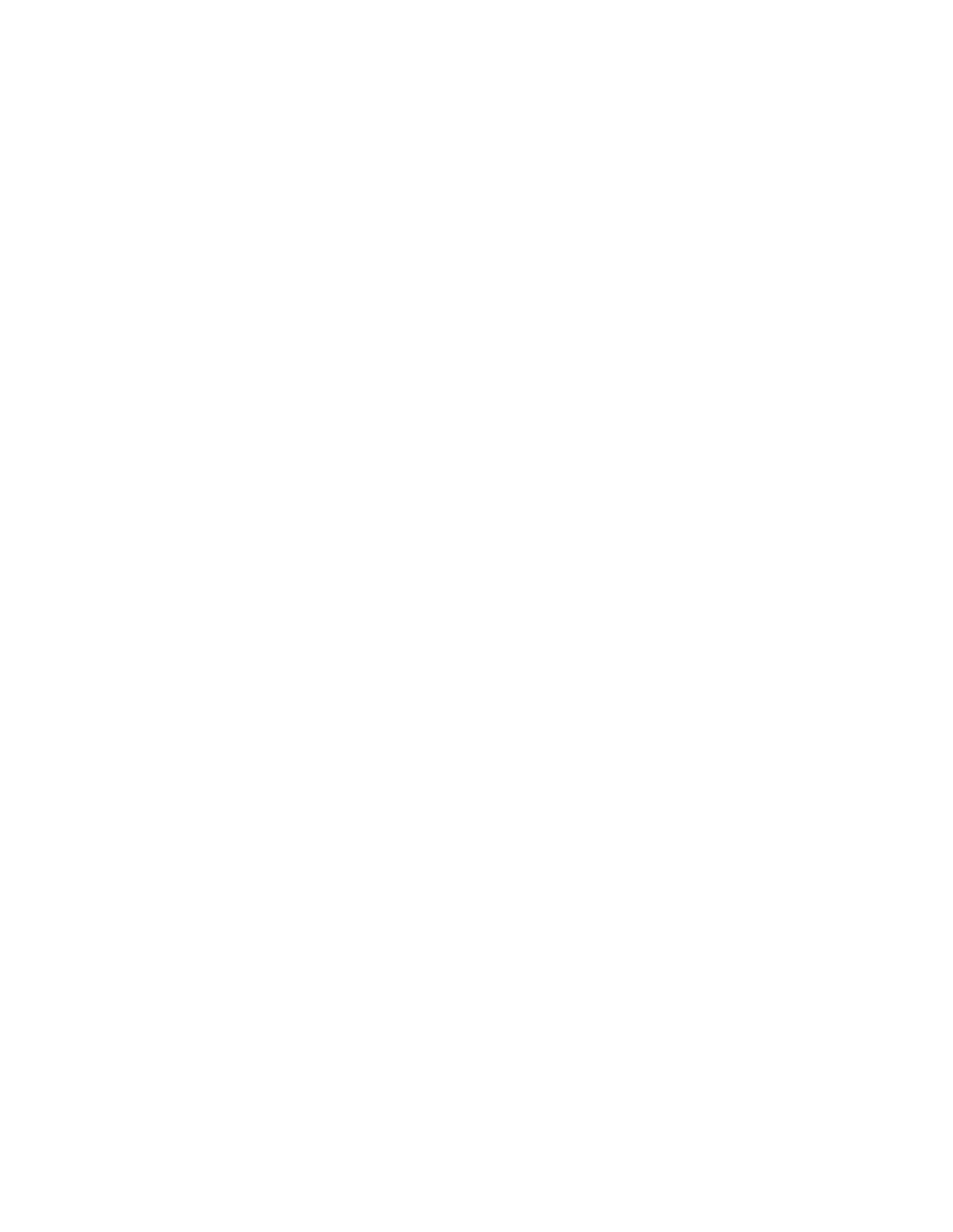

# TENANT SELECTION CRITERIA

The following Tenant Selection Criteria shall be used for all USDA Rural Development, HUD HOME Program and Housing Incentive Fund properties under Affordable Housing Developers ownership and/or management. Tenants are to be impartially selected in accordance with applicable Federal and State Laws. Affordable Housing Developers maintains a policy of equal opportunity and non-discrimination in accordance with Title VI of the Civil Rights Act, the Fair Housing Act, Section 504, the Americans with Disabilities Act, Age Discrimination and the affirmative fair housing marketing requirements set forth for each property. No applicant will be denied housing or access to services on the basis of race, color, national origin, religion, sex, gender identity (including gender expression), sexual orientation, disability, age, marital status, family/parental status, income derived from a public assistance program, political beliefs, or reprisal or retaliation for prior civil rights activity. Affordable Housing Developers reserves the right to deny anyone that may jeopardize the future stability of the property. To be eligible for occupancy, applicants must meet all USDA Rural Development, HUD HOME Program and Housing Incentive Fund selection requirements as deemed applicable for each individual property.

### **Project Eligibility**

USDA Rural Development, HUD HOME Program and the Housing Incentive Fund establishes income limits based on family size for each county in the United States based on the median income of the area. In order to be eligible for occupancy, applicants must meet the income and occupancy standards for the property for which they are applying. *(See Exhibit A)*

A single person cannot occupy a unit with two or more bedrooms unless one of the following applies:

- A person with a disability needs a larger unit as a reasonable accommodation.
- A displaced person when no appropriately sized unit is available.
- An elderly person who has a verifiable need for a larger unit.

A smaller unit size may be requested and assigned only if occupancy of the smaller unit will not cause serious overcrowding and will not conflict with local codes.

A larger unit size may be requested if one of the following applies:



#### This institution is an equal opportunity provider

In accordance with Federal civil rights law this institution is an equal opportunity provider and employer. We do not discriminate based on race, color, national origin, religion, sex, gender identity (including gender expression), sexual orientation, disability, age, marital status, family/parental status, income derived from a public assistance program, political beliefs, or reprisal or retaliation for prior civil rights activity, in any program or activity.

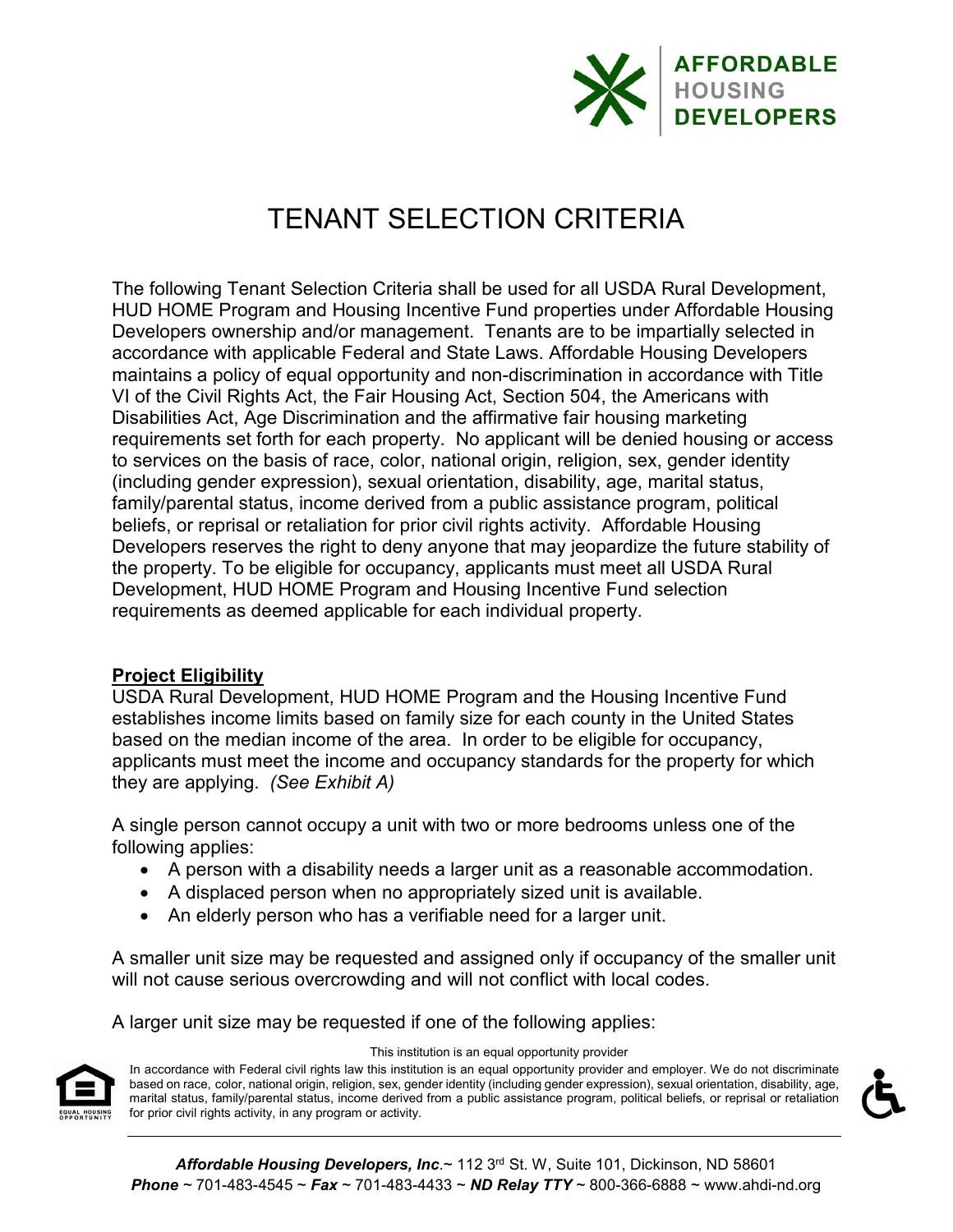- No eligible family in need of the larger unit is available to move into the unit within 60 days, the property has the proper size unit for the family but it is not currently available, and the family agrees in writing to move at its own expense when a proper size unit becomes available.
- The family needs a larger unit as a reasonable accommodation for a family member who is a person with a disability.

*Annual income for HUD HOME Investment Program funded properties is defined in 24 CFR Part 5 commonly referred to as the "Section 8" definition.* 

### **Legal age**

You must be 18 years or older if applying for occupancy as head of household or cohead of household. No exceptions. A separate application is required for each member of the household, over the age of 18, with the exception of the Applicant and Co-Applicant.

### **Citizenship**

Assistance in subsidized and/or affordable housing is restricted to U.S. citizens or nationals and non-citizens who have eligible immigration status as determined by USDA Rural Development, HUD HOME Investment Partnership Program, and Federal, State and Local laws.

### **Criminal History**

Only conviction history will be considered for denial; arrest history will not be considered.

Conviction of crimes for the following offenses will result in a lifelong denial:

- Murder, attempted murder, or manslaughter
- Kidnapping or false imprisonment
- Any felony involving great bodily injury with or without use of a firearm
- Arson resulting in great bodily injury
- Felony possession, use, or distribution of child pornography
- Sexual offenses

A felony conviction or gross misdemeanor conviction within five (5) years of the date of application will result in denial.

A felony conviction relating to possession of illegal drugs and/or drug paraphernalia within three (3) years of the date of application will result in denial. Upon successful completion of a supervised rehabilitation program, Affordable Housing Developers may, but is not required to, permit the applicant occupancy.

Any conviction relating to sales of or intent to sell or manufacture drugs within the last ten (10) years will result in denial.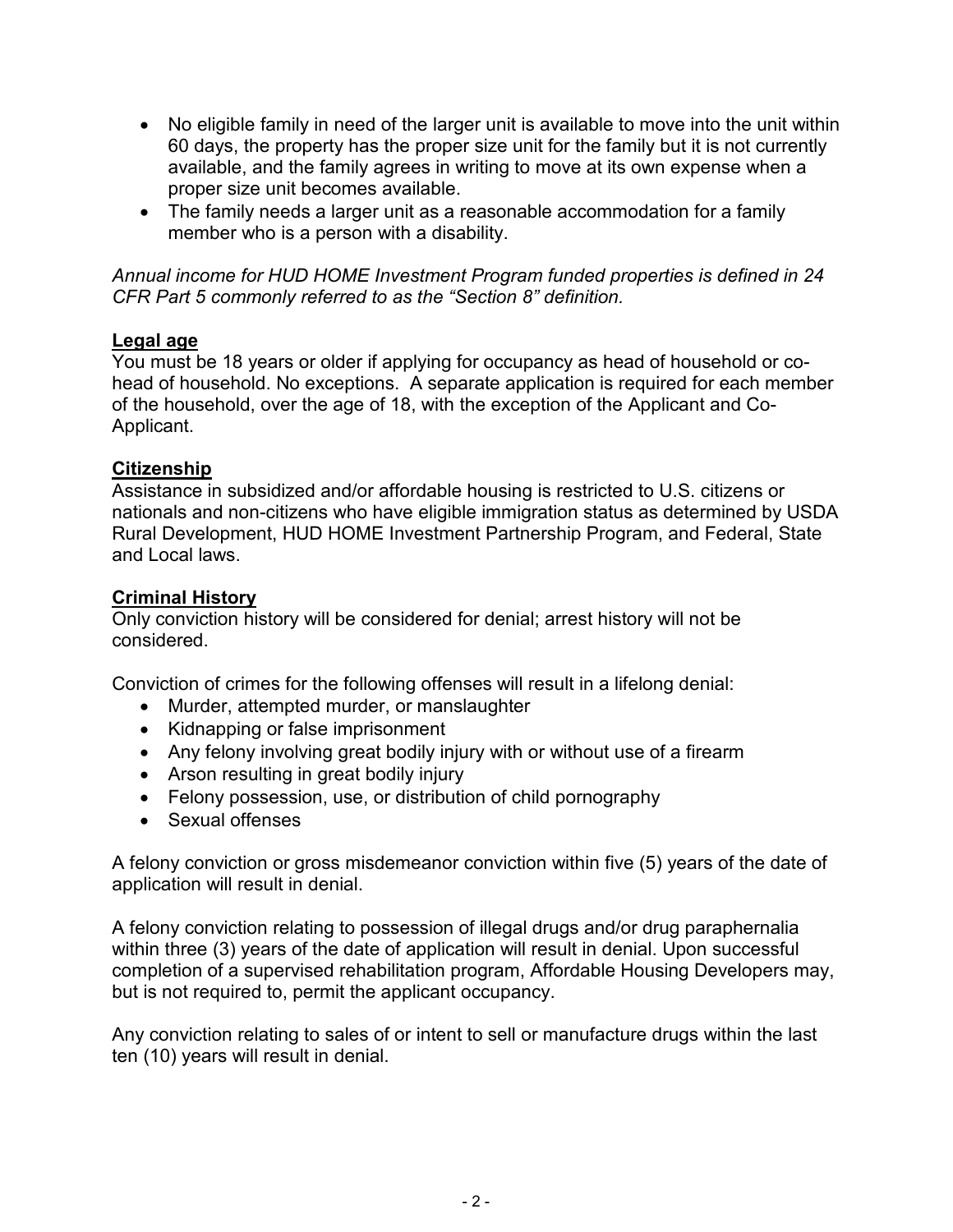Incarceration (more than 12 consecutive months) will result in denial for 3 years from date of release.

Gross misdemeanor convictions involving operation of a motor vehicle will not result in denial.

Misdemeanors or petty crimes will result in denial if there are two (2) or more within three (3) years.

## **Good Rental History**

For three (3) years prior to the date of application, applicant shall have good rental history.

Good rental history includes but is not limited to:

- Honoring the obligations of your lease
- Making payments on time
- No lease or rule violations
- No record or pattern of disruptive behavior
- No record of destruction of property or poor housekeeping habits

Negative rental history and/or negative landlord references will result in denial.

## **Evictions**

One (1) evictions filed within five (5) years, prior to the date of application will result in denial. If the eviction is filed in connection with a foreclosure of the primary residence, it will not result in denial

## **Credit History**

Credit history that indicates an applicant would be unable to pay rent or other expenses related to occupancy of the rental unit will result in denial.

The following criteria will be applied on an individual basis

- A negative credit item is defined as a collection, judgement, repossession, bad debt, or a late account over 90-days past due
- At least five (5) negative credit items or past due amounts of \$5,000.00 or more within the previous 12 months will result in a denial
- Any money owed to a previous landlord or an essential utility company within three (3) years prior to the date of application, will result in denial. An essential utility is defined as gas, electric, water/sewer. If the Tenant pays the debt in full, they will not be denied on this basis; however, payment plans will not be accepted

## *Exceptions:*

- Bankruptcy filings, which have been discharged
- Past due medical bills, student loans
- A foreclosure of your primary residence will not be considered a negative credit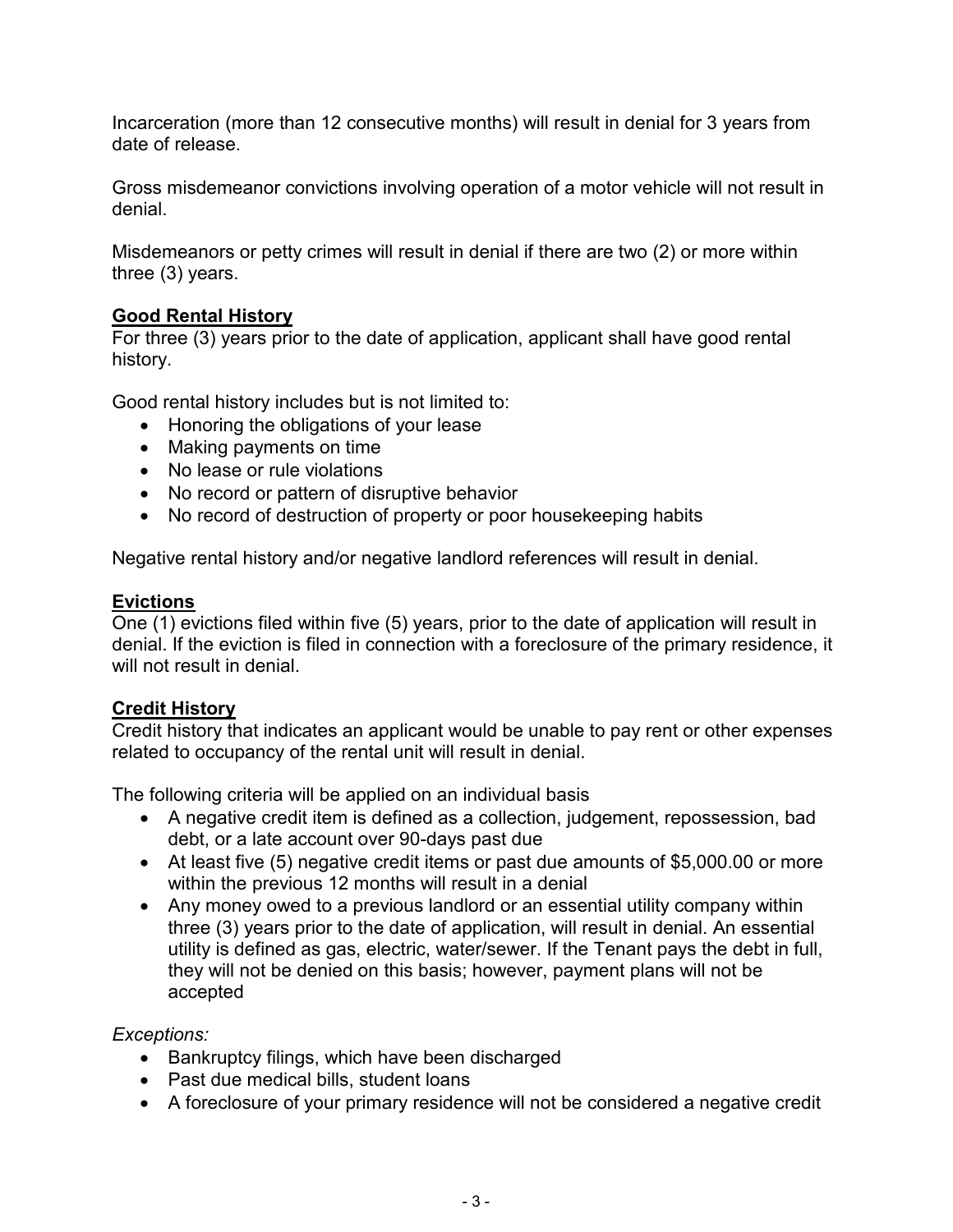item

• If an applicant is a Section 8 Voucher Holder, poor credit history (excluding medical) includes but is not limited to, a consistent or recent history of deficiencies in overall credit, owing money to a current or previous landlord, and/or a utility company.

Each applicant for occupancy will be screened through the following consumer credit report and background check agency:

> RentGrow Inc. Information@rentgrow.com 800.898.1351

## **Demonstration of Negative Behavior**

If applicant exhibits any of the following, Management has the right to deny their application for housing:

- Display of uncooperative, abusive or belligerent attitude towards Management and/or members of an interviewing committee during the application process;
- Providing information on application or in interview which is false, misrepresented, incomplete or non-verifiable.

## **Student Status**

Student eligibility is determined at move-in/initial certification and at each re-certification. Student eligibility requirements apply to applicants enrolled at an institution of higher education. The following are eligibility restrictions of students for assisted housing under Section 327(s) of the U.S. Housing Act of 1937.

Assistance shall not be provided to any individual enrolled as a student at an institution of higher education who is under the age of 24;

- Is not a veteran of the United States military
- Is unmarried
- Does not have a dependent child
- $\bullet$  Is not a person with disabilities, as such term is defined in section 3(b) (3) E of the United States Housing Act of 1937 (42 U.S.C.1437 a(b)(3)(E) and was not receiving assistance under such Section 8 as of November 30, 2005
- Is not otherwise individually eligible, or has parents who, individually or jointly, are not eligible on the basis of income to receive Section 8 assistance
- Has established a household separate and distinct from parents or legal guardians

## **State and Federal Laws**

Applicants shall meet the eligibility requirements imposed by applicable State and Federal laws and any regulations or requirements disseminated there under.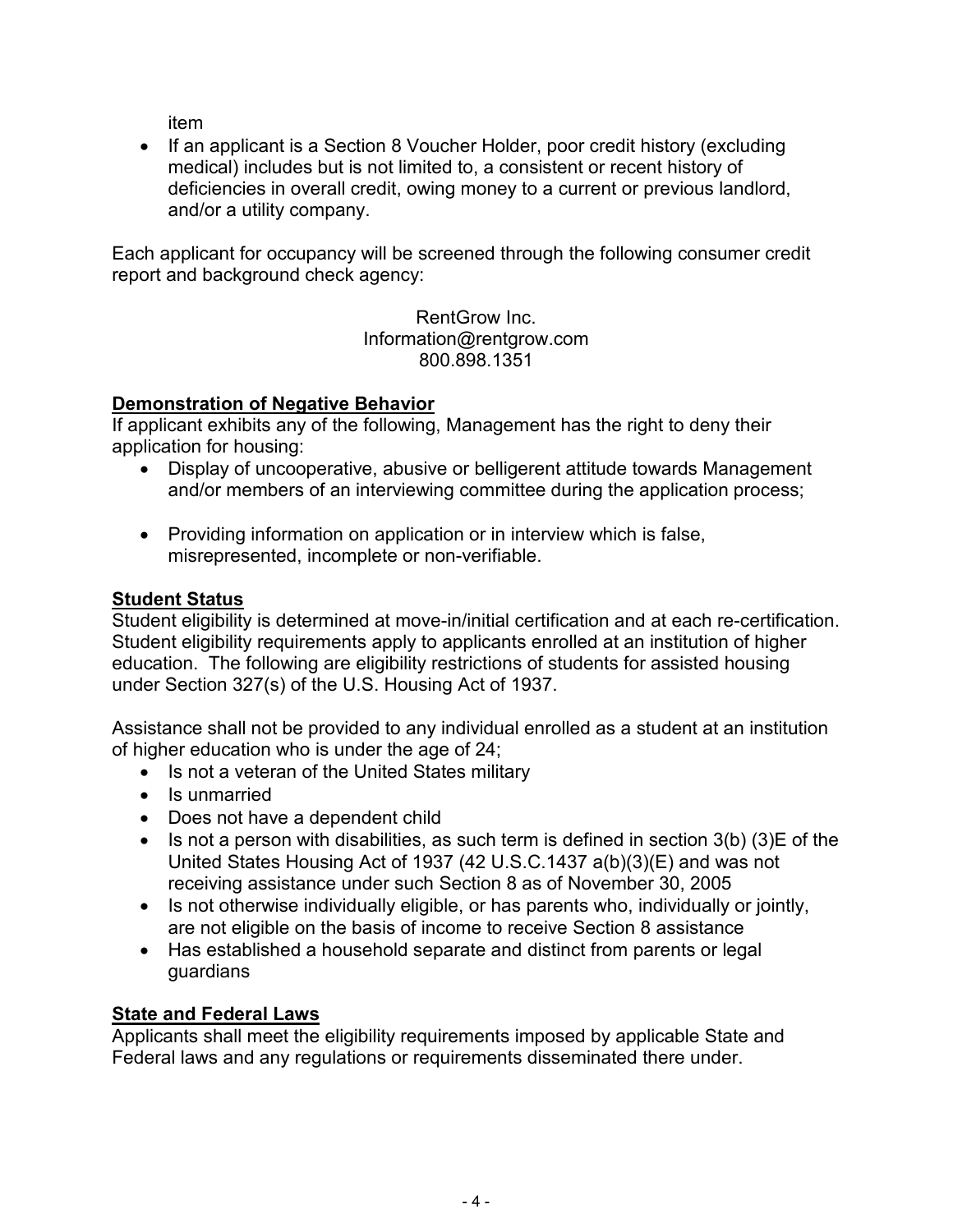### **Unit Transfers**

Current tenants requiring a unit transfer for the following reasons will be given preference over applicants and those on the waiting list:

- A required unit transfer due to family size or changes in family composition
- A unit transfer for a medical reason certified by a doctor or the need for an accessible unit
- A deeper rent subsidy, if applicable to the property

Current tenants requesting a unit transfer for any other reason will be added to the waiting list of applicants provided there is no record of consistent late or unpaid rental obligations, no record of police activity and inspection of the tenant's current unit must indicate there is no damage to the property or poor housekeeping habits resulting in health or safety hazards.

### **Denial of Application**

In the event any application is not approved, the applicant shall be notified, in writing, by first class mail as to the reasons for non-selection and whom to contact for additional information. All denied applicants have the right to request an appeal. Requests for appeal must be in writing and received within 10 days from the date of denial.

### **Security Deposits**

Upon approval of occupancy, applicants must pay a security deposit equal to onemonth basic rent no later than the time of lease execution. Applicants who receive rental assistance may request to pay security deposits by payment plan which includes a down payment of at least one half prior to move-in with the balance due the following month.

## **Verification and Source Documentation**

Information provided on your application will be verified either by source documentation or third parties. For required verification purposes, applicants must sign a written authorization and release of information. When possible, third-party verifications will be utilized. Source documentation, such as wage statements, interest statements or unemployment compensation statements, may not be more than six (6) months old from the time of application or recertification. A minimum of two (2) months of source documents must be examined for verification purposes.

### **Application Requirements**

Lease terms are for 12 months. Applications completed in full and properly signed will be accepted according to unit size and type in chronological order. Families that include persons with disabilities will be given preference for units with special accessibility features. If a unit that fits the applicant's needs is not available, their name will be placed on the waiting list (maintained in the same order), after preliminary eligibility determination. If a very low-income applicant is needed to achieve targeting requirements, and the next applicant has income above the very low-income limit, that applicant must be placed on the waiting list until the property is ready to house an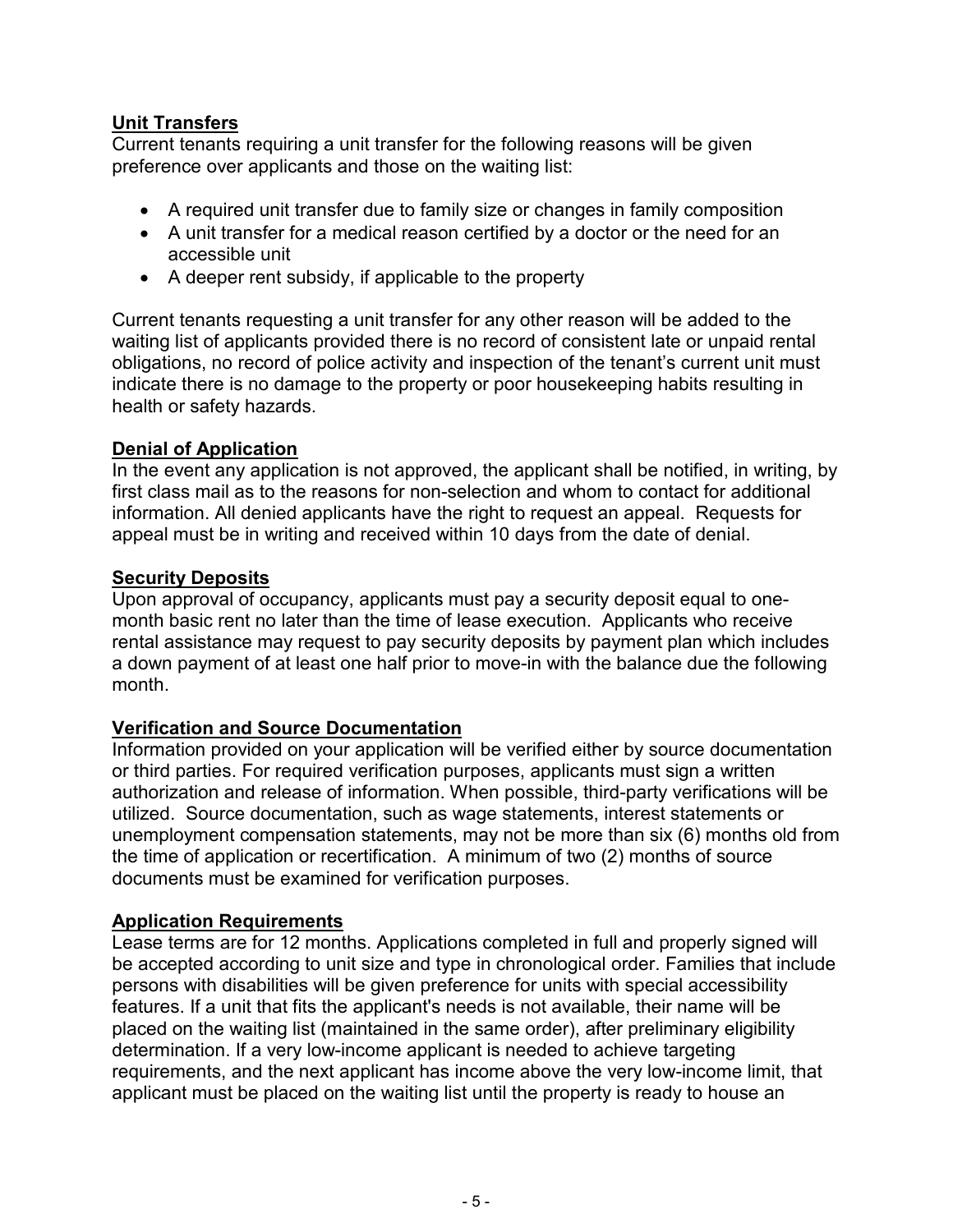applicant with income above the very low-income limit.

Recertifications are required for all tenants on an annual basis. Interim recertifications may be necessary for changes in household composition or changes in income. Compliance with the recertification process is a condition of the lease and grounds for termination if not complied with.

For properties with HUD HOME Investment Program funding, Affordable Housing Developers is required to set-aside at least 20% of the assisted units that become available for those individuals and families whose incomes do not exceed 30% of the area median income.

### **VAWA Protections**

The Violence Against Women Act (VAWA) provides protections to women or men who are the victims of domestic violence, dating violence, sexual assault and/or stalking.

- Affordable Housing Developers may not consider incidents of domestic violence, dating violence or stalking as serious or repeated violations of the lease of other "good cause" for termination of assistance, tenancy or occupancy rights of the victim of abuse.
- Affordable Housing Developers may not consider criminal activity directly relating to abuse, engaged in by a member of a tenant's household or any guest or other person under the tenant's control, cause for termination of assistance, tenancy, or occupancy rights if the tenant or an immediate member of the tenant's family is the victim or threatened victim of that abuse.
- Affordable Housing Developers may request in writing that the victim, or a family member on the victim's behalf, certify that the individual is a victim of abuse and that the Certification of Domestic Violence, Dating Violence or Stalking, Form HUD-91066, or other documentation as noted on the certification form, be completed and submitted within 14 business days, or an agreed upon extension date, to receive protection under the VAWA. Failure to provide the certification of other supporting documentation within the specified timeframe may result in eviction.

### **Pets**

If the property accepts pets, applicants with pets must adhere to the Pet Policy, complete a Pet Addendum and Agreement and provide proof of proper licensing and vaccinations. Any pet that is listed as prohibited on the Agreement will not be approved. Service animals are exceptions to the Pet Addendum and Agreement.